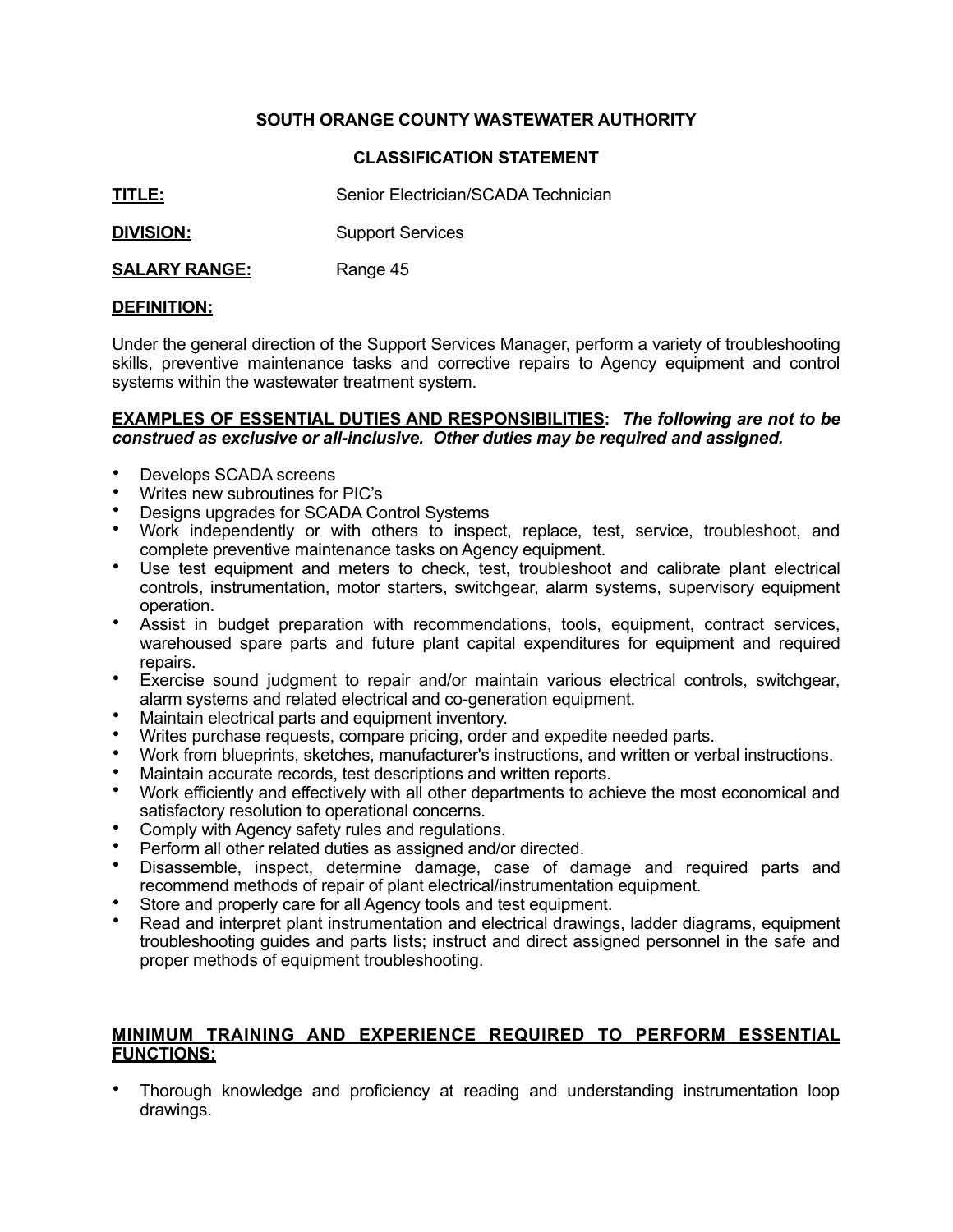- Must be able to understand and perform Programmable Logic Controllers (PLC) programming changes. Also able to troubleshoot integrated Control Systems
- Must be able to program and troubleshoot various types of VFD 's with the assistance of an equipment manual. Must be familiar with PC and MMI systems.
- Must be able to maintain, troubleshoot, repair and install various types of field instruments (i.e., flow, pressure, temperature, level, etc.)
- Thorough knowledge of the safe and proper operation of various hand and power tools, electrical test equipment, meters and gauges. Advanced methods of troubleshooting, diagnosing and techniques of repairing electrical equipment, instrumentation and power generation and distribution equipment, safe shop practices.
- Thorough knowledge of the following is required to perform the essential job functions: Accurately read and interpret drawings, schematics, blueprints, maintenance manuals, technical bulletins, ladder diagrams, troubleshooting guides and preventive maintenance instructions for electrical equipment, controls, and devices
- Must be able to generate accurate and effective maintenance records, status reports, data and maintenance logs as well as efficiently respond to oral directions and requests; develop and maintain a productive working relationship with other Agency employees and effectively deal with the public when required. Ability to prepare concise verbal and written reports.

# **OTHER SPECIAL REQUIREMENTS:**

- High school diploma or equivalent.
- Graduation from a college or university with an associate of arts degree. A baccalaureate degree in business administration or equivalent is desirable.
- Electrical/Instrumentation Technologist Certification desired
- Must posses a valid California, Class C driver's license in good standing.

## **PHYSICAL AND MENTAL ABILITIES REQUIRED TO PERFORM ESSENTIAL FUNCTIONS:**

#### **Language Ability and Interpersonal Communication:**

- Ability to analyze and categorize data and information in order to determine the relationship of data with reference to established criteria/standards. Ability to compare, count, differentiate, measure assemble, copy, and record and transcribe data and information. Ability to classify, compute and tabulate data.
- Ability to explain, demonstrate and clarify to others within well-established policies, procedures and standards. Ability to follow specific instructions and respond to simple requests from others.
- Ability to communicate effectively orally and in writing with Agency personnel.

## **Mathematical Ability:**

• Ability to calculate percentages, fractions, decimals and ratios.

## **Judgment and Situational Reasoning Ability:**

- Ability to use functional reasoning and apply rational judgment in performing diversified work activities.
- Ability to exercise the judgment, decisiveness and creativity required in situations involving the evaluation of information against measurable criteria.

## **Physical Requirements:**

• Must be able to pass Agency's pre-employment physical examination.